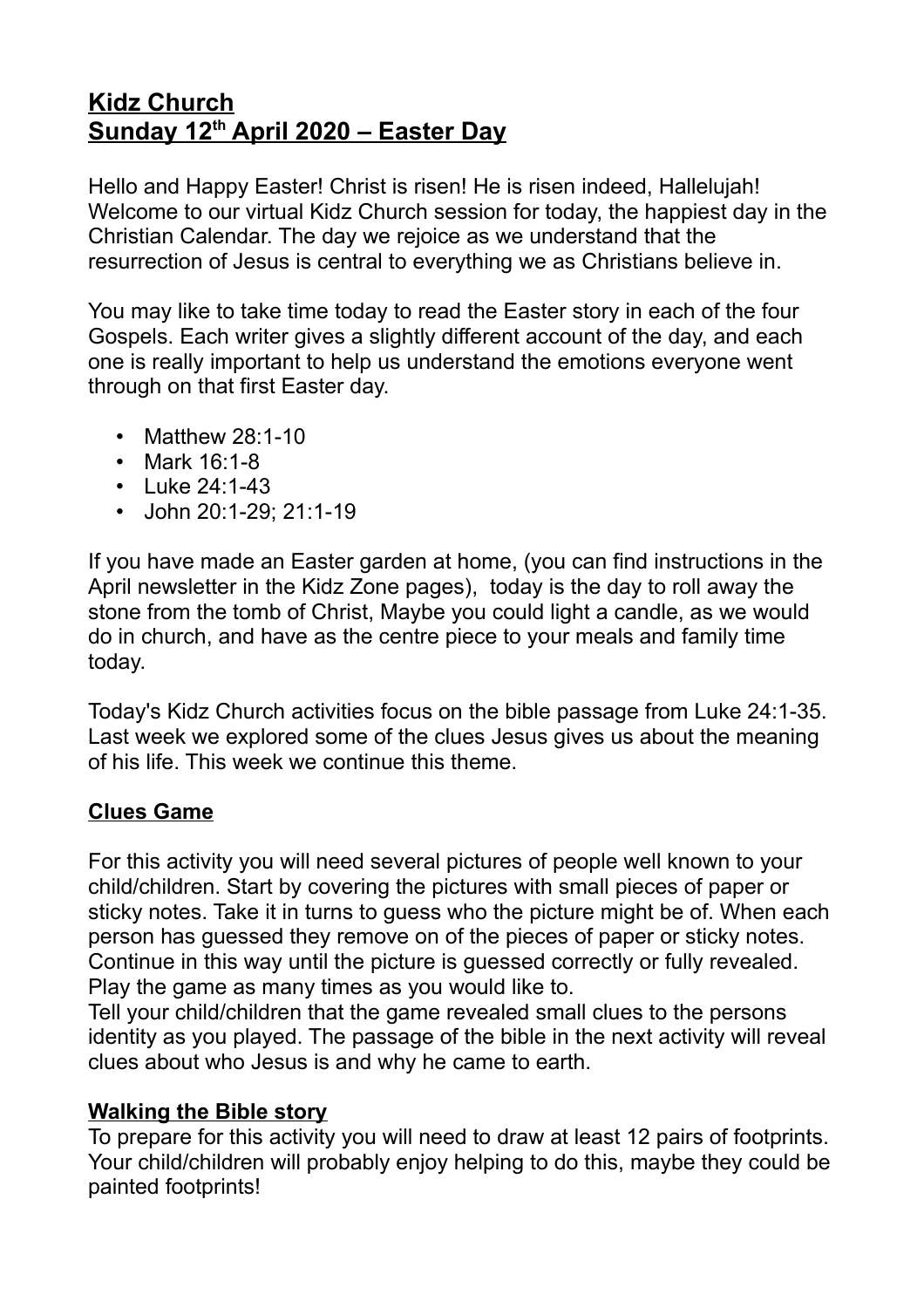When you have your 12 pairs of footprints, use the sentences on the Splash! sheet titled 'Walking the Bible story'. Write one sentence on the back of each set of footprints with the number, you need to keep them in order. If you have more than 12 pairs of footprints use these to make the following trail longer if you wish to.

Lay the footprints out in a trail around your home, placing number 12 back at the beginning of the trail (so that at the appropriate time your child/children can run back from Emmaus to Jerusalem).

If you did the session last week, ask your child/children if they remember the story of Jesus riding into Jerusalem on a donkey. Otherwise give a brief summary of this part of the story now. Then talk with your child/children about what happened next (Jesus died on the cross). Say that today you are all going to follow some clues to find out what happened to Jesus after he died.

Show your child/children the first set of footprints. Read the sentence on the back together. Talk about how the women might have been feeling when they went to the tomb. Challenge everyone to walk in a sad and tired way to the next set of prints.

Read the next sentence, again talk about how the women might have been feeling (scared, shocked) and walk on together showing those emotions. Continue in the same way until number 11, then run back to 'Jerusalem' for sentence 12.

Discuss together the three episodes which make up this story and the 'clues' the characters were given about Jesus. For example:

**The women:** they saw the stone had been rolled away; saw that the body had gone; saw two angels; the angels told them Jesus was alive; they remembered Jesus' words.

**Peter:** heard what the women said; saw the stone had been rolled away; saw that the body had gone; Jesus appeared to him.

**Cleopas and his friend:** had the scriptures explained to them so they understood that Jesus would die and come back to life again; saw Jesus break the bread. (Did they see the nail marks? Did they recognise his mannerisms?)

#### **Living the life:**

#### **Bible search**

Older children may like to carry on with a bit of bible research from Splash! S sheet 362 – Bible search. Look up each of the bible references and see if you can link the pictures to the correct passage. (answers at the end of this document).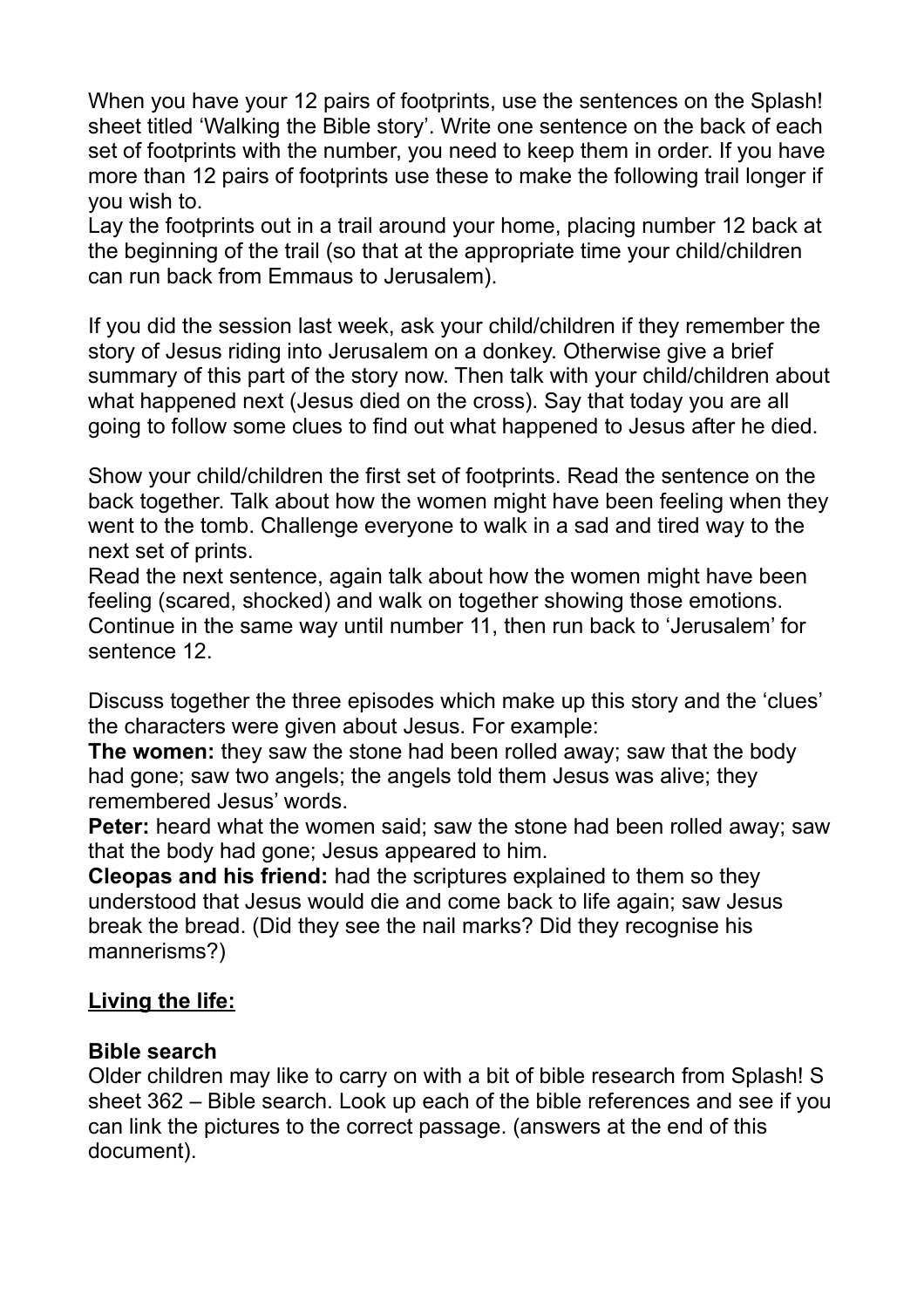For younger children find a favourite Easter hymn or worship song and listen quietly together. When the song has finished, talk about the words and ask your child/children to draw a picture about Jesus.

The song 'Who was the man' is available as an MP3 in the downloads for this session.

## **Finally…**

Take a moment of quiet time together to pray.

## **'The angel rolled the stone away' prayer**

Make a 'tomb' with one hand by curling the fingers round, with the thumb and first finger making a circle shape, as the entrance to the tomb. The other hand, shaped as a fist, becomes the stone blocking the entrance. Each time 'The angel rolled the stone away' is said, roll the fist away to reveal the empty tomb.

*Thank you, Lord God for Easter Day The angel rolled the stone away*

*Thank you, Lord God for raising Jesus from the dead The angel rolled the stone away*

*Thank you, Lord God for taking away our fear of death The angel rolled the stone away*

*Thank you, Lord God for loving us so much through Jesus The angel rolled the stone away*

*Thank you, Lord God for giving us hope and a new start The angel rolled the stone away*

*Thank you, Lord God for giving us a message of love to share with others The angel rolled the stone away*

*Thank you, Lord God for Easter Day The angel rolled the stone away*

#### *Amen.*